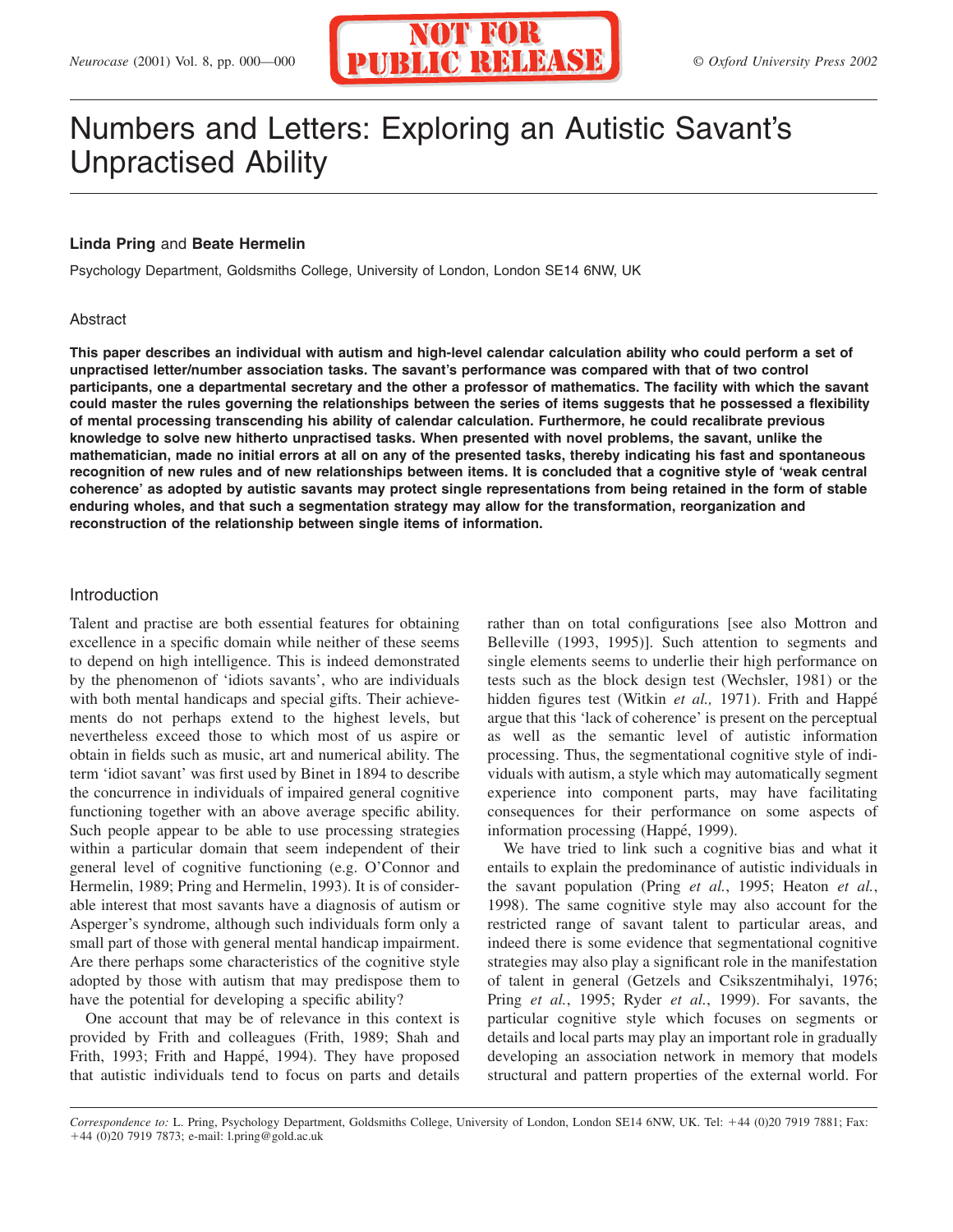instance, the calendar is highly organized and rule based, illustrated, for example, by the fact that every 28 years the same date will fall on the same day of the week. The attention and subsequent memory for individual dates may facilitate the early stage of acquisition of what are initially independently represented items. Such uniquely specified representations can then later be linked to others with some facility. In the same way, for example, absolute pitch abilities are found amongst all musical savants (Miller, 1989) and indeed in many children with autism but without musical training (Heaton *et al.*, 1998). Such abilities are based on associating a uniquely specified pitch representation with a verbal label. Thus, the retention of such items may provide the first basic features of a system which, with the acquisition of later items, may 'kick start' the eventual emergence of structured association networks (i.e. musical, calendrical or numerical) underlying the outstanding performances.

How can we monitor the emergence of the talent-related high-level abilities of savants? If we get individuals to practise a particular new skill (Chase and Ericsson, 1981; Ericsson and Faivre, 1988) we are likely to miss out the role of inherent disposition and the early development of this potential [see also Wilding and Valentine (1994)]. On the other hand, in all studies of the specific high-level abilities of savants, the acquisition process has been completed before the case studies have begun. As far as we are aware, there is only one controlled investigation (Smith *et al.*, 1993; Smith and Tsimpli, 1995) which attempted to look at savant performance on a new, but talent-related task. They were concerned with the unusual case of a savant multi-linguist, Christopher, first studied by O'Connor and Hermelin (1991). Subsequently, Smith and Tsimpli taught Christopher Berber, a language previously unknown to him, as well as a newly constructed artificial language. In both these instances, the savant acquired the two new vocabularies, as well as the morphology, with amazing speed and significantly faster than normal controls (i.e. with less practise). In the same way we could perhaps try to teach a calendrical calculator the calendar of Mars, for example. Instead we adopted a somewhat simpler, but essentially similar, approach. We happened to find that Peter, an individual with savant calendar calculating ability, knew that the letters B, C and Q, for example, were the second, third and 17th letters of the alphabet, respectively, and could supply this information very quickly indeed. This letter/number association ability appears to have been spontaneously formed and offered a chance to ask whether this simple ability could be extended to hitherto unpractised letter/number associations and manipulations. The aim of the current study was to explore this in more detail, and crucially to include new letter/number correspondences. These, we were assured, had never been considered before by this individual. In this way, we tried to explore the extent and flexibility to which an established knowledge base can serve for the instant mastering of hitherto unpractised operations.

## **Participants**

Peter is a 46-year-old man with a diagnosis of autism and exceptional calendrical calculating ability. Peter's range in calendar calculating ability covers a span of some 250 years in the past to about 50 years into the future. His average speed for supplying the day of the week on which a fairly recent date falls (e.g. 1939–2002) is about 4 s, but this increases to about 26 s for the more remote dates (e.g. 2050, 1903, 1896, etc.). He never makes mistakes within span. His arithmetic ability is quite good. He can perform addition, subtraction, multiplication and division, and can calculate square roots of two-figure numbers. It is relevant that he is also able to add in 26s and 28s, the former being relevant to the alphabet and the latter to calendar structure (the calendar repeats itself every 28 years). However, he cannot understand arithmetical problems presented in an everyday, practical, verbal context, such as the problems found in adult intelligence tests.

He is relatively high functioning with a Ravens progressive matrices (Ravens, 1969) IQ of 108 and a Peabody vocabulary level IQ of 78. When tested on the Wechsler Adult Intelligence Scale-Revised (WAIS-R; Wechsler, 1981) he obtained a subtest pattern typical of those with autism, with vocabulary and comprehension subtest scores of 4 and 3, respectively, but block design and object assembly scores of, respectively, 10 and 9. He also possesses absolute pitch, although he has no special musical ability and therefore is not a musical savant.

There were two other participants involved in the present study, a professor of mathematics and a control individual who agreed to participate in the study. The mathematician reported not having any special practise at letter/number associations, except inasmuch as being interested in puzzles and mathematical games that very occasionally involve letter/number pairings. The control, a university department secretary, reported being reasonably good at mathematics and not particularly intimidated by numbers. No intelligence test results from the two control participants were available and this omission will be dealt with further on.

# Experiment 1

# *Design and procedure*

Experiment 1 consisted of testing letter/number associations across the entire alphabet with the exception of the first and last letter/number pairs (i.e. A/1 and Z/26) which were not included.

Each testing session began by showing the participants a display that contained all the letter/number sequences (see Fig. 1). The participants looked at this for up to 1 min before it was removed and they were ready to proceed with the experimental trials. The experimenter would say a number and the participant would respond with the corresponding letter name. The speed (measured with a stopwatch) of the response was noted before proceeding to the next trial, but feedback was not provided to the participant until the end of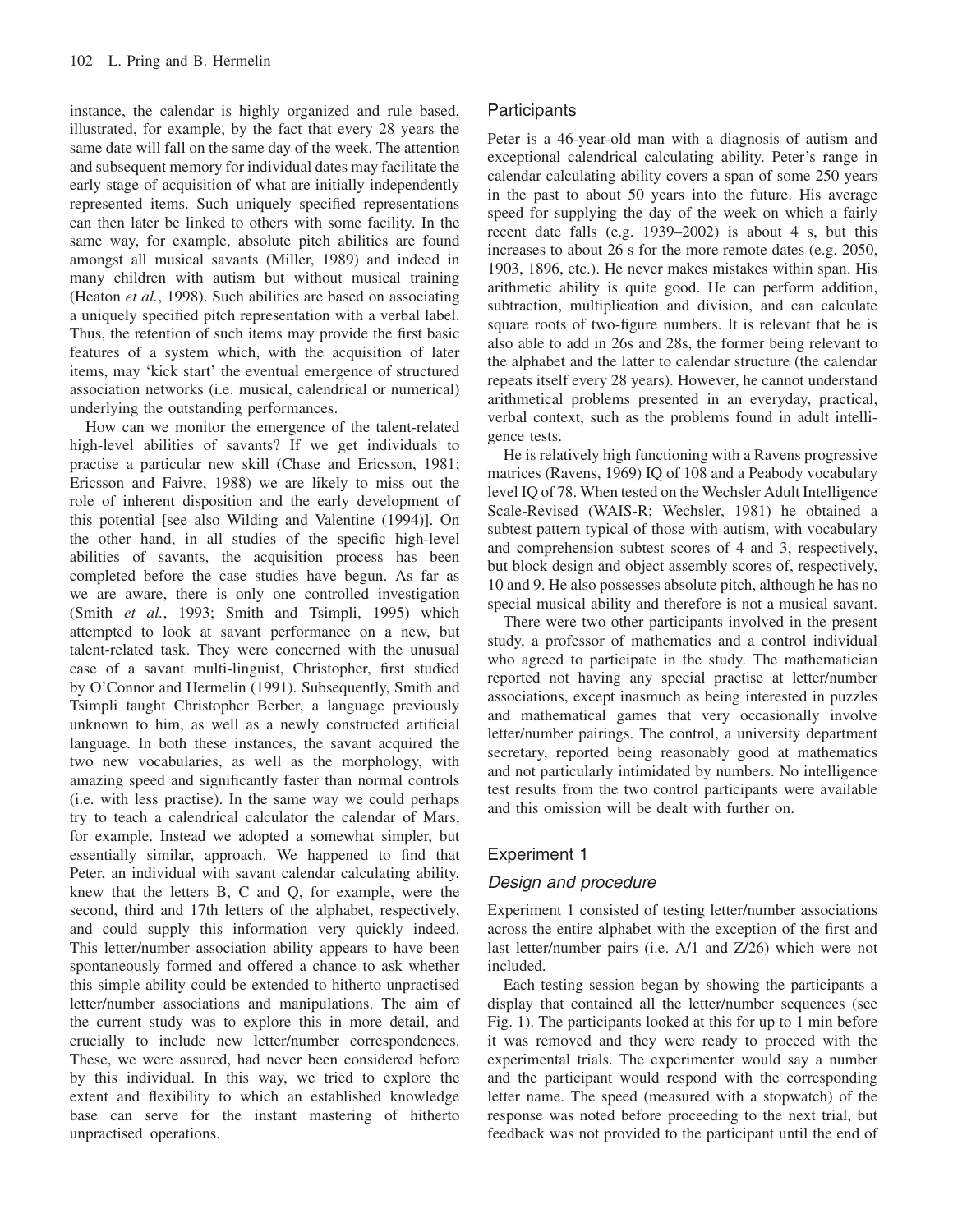**Fig. 1.** Experiment 1. Number and letter correspondences for one alphabet. First third, letters B–I; second third, letters J–Q; last third, letters R–Y. The actual display was hand-written to avoid spacing problems. Test item 13, correct response M.

Table 1. Mean reaction times (s) and standard deviations across positions in the alphabet (A–Z) obtained by the savant, the mathematician and the control in experiment 1

| Participant   | First third, B-I | Second third, J–O | Last third, R-Y |
|---------------|------------------|-------------------|-----------------|
| Savant        | 1.7(0.6)         | 2.3(1.2)          | 1.6(0.3)        |
| Mathematician | 1.9(1.0)         | 2.5(0.9)          | 2.5(1.0)        |
| Control       | 2.1(0.8)         | 4.1(0.9)          | 5.2(2.2)        |

the experiment, when accuracy for the letter names given was assessed. The numbers 2–25 were presented in pseudorandom order, requiring the participant to provide all the corresponding letters of the alphabet except A and Z. None of them had any trouble understanding what was required.

Three conditions were compared, the first, middle and final third of the alphabet (see Fig. 1).

#### *Results*

The mean scores across trials and conditions are provided in Table 1. The response times for self-corrected errors were included in the analyses throughout. In order to analyse these data, we carried out an item analysis such that each trial could be entered separately as examples of savant, expert or control responses. Thus, the first factor was the participant. The second factor was that of the position in the alphabet, with three levels: beginning, middle and end portion of the alphabet. Generalization of the findings to the populations from which the participants were drawn was therefore not possible and as the power of the analysis was low, the results must be treated with caution. The pattern of the data was, however, reasonably consistent and all analyses that were carried out showed the same pattern. Therefore, it was agreed on expert advice that an item analysis, as suggested by Horn and Hofer (1992), was most appropriate in this case.

The savant and the control made no errors at all and the mathematician made two self-corrected errors. The ANOVA showed that there was a significant main effect of participant  $(F = 23.348, P < 0.0001)$  and a significant effect of position of the letter in the alphabet  $(F = 7.322, P \le 0.004)$ . There was also a significant participant×position interaction  $(F = 5.463, P < 0.001)$ . The control participant took significantly longer than the other two overall (simple effects tests:  $F = 7.43$ ,  $P < 0.016$ ), but this was particularly marked at the middle and end part of the alphabet (simple effects tests:  $F = 7.58$ ,  $P < 0.003$ ;  $F = 14.70$ ,  $P < 0.001$ ). In the first part of the alphabet no significant differences emerged.

The difference in speed between the savant and the mathematician was not significant.

## *Discussion*

The first point to note is that the mathematician's fast, accurate performance was matched by that of the savant and both were faster than the control, at least for trials measuring the middle and end of the alphabet. Such a result seems to indicate that the associations of letters and numbers had been established by both the mathematician and the savant. In the case of the control, however, only the first few pairings were quickly provided. The results suggest that the control calculated the correct letter by counting in a serial direction starting at the beginning of the alphabet, thus accounting for a pronounced slowing down as the letter distance increased away from A. However, there was no such effect of position noted with respect to both the savant's and the mathematician's performance. This suggests that they probably had equal access to the paired representations across the whole alphabet and implicates the use of a direct retrieval strategy, probably by using already established 'benchmarks'. Thus, these two participants would not have had to go through the whole series of letters and numbers starting at A/1, B/2 until they reached the target letter/number pairing. Instead they could have pre-established memory representations for at least some of the pairings and used these as anchor points from which to calculate the target. In fact, the mathematician offered this explanation spontaneously. He even felt that it was unusual for everyone not to have noted and remembered that the middle positions of the letter/number associations were M/13, N/14, L/12. The use of benchmarks noted in the performance of calendrical calculations (Hermelin and O'Connor, 1986; Heavey, 1997) appears to play an important part in the acquisition and execution of calendar calculation. In the present context, the use of such benchmarks would of course confound any increase in time with increased distance from the beginning of the alphabet, and their absence can be seen in the performance of the control.

The number of benchmarks for any one person is likely to vary. In the case of the mathematician, he suggested having about 12, the savant could not give any verbal account, and the control participant had about five established letter/ number associations, but only at the beginning and end of the alphabet (i.e. A/1, B/2, C/3, Y/25, Z/26). Such individual, paired representations could be seen as sharing some similarities with the memory structure of musical savants and others who have absolute pitch (Miller, 1989; Heaton *et al.*, 1998). There, the individual pitch and verbal label are stored together but independently from other pairs (i.e. not as part of a sequential or relational musical memory trace). Such unique representations, underling absolute pitch ability, can then be accessed directly without reference to other notes or verbal labels. Individuals differ in the number of pitch/label associations they seem to retain, so that while some individuals can label two octaves, others retain just four notes (Miller, 1989).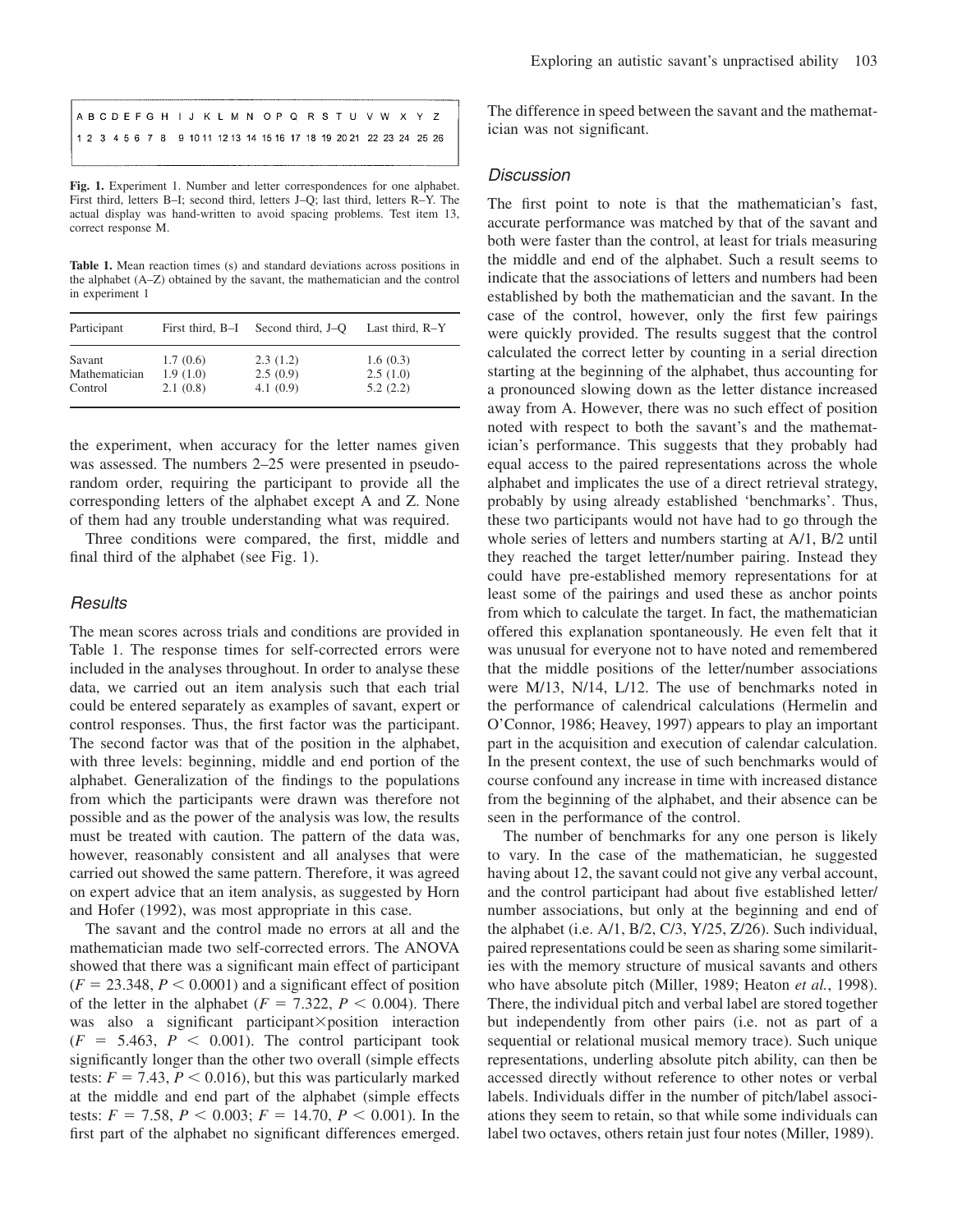**Fig. 2.** Five alphabet arrangement for experiment 2. First third, letters B–I; second third, letters J–Q; last third, letters R–Y. The actual display was handwritten to avoid spacing problems. Test item 13, correct response M.

## Experiment 2

In experiment 1, the letter/number pairings tested occur quite commonly in everyday circumstances. However, in the following studies we were interested in testing the calculation abilities of the individuals for new unpractised and unfamiliar associations. Thus, we asked them to provide accurate letter/ number pairings of items that they were very unlikely to have come across before. The question asked here is not so different from the one referred to in experiment 1. Namely, is there any evidence of direct access to individual pairings and were the unfamiliar computations involved adopted by all three individual participants?

What we were asking is whether the savant's performance was based primarily on practise with one alphabet and established representations, or whether in a new situation an algorithm could be (a) mentally formulated and (b) applied. Such questions come close to the investigations of calendar calculators where researchers have been interested in how limited calendar information can be extended to cover many hundreds of years. In that context we have argued elsewhere that it may be that 'birthday' information may allow the extraction of a rich calendar knowledge database via a connectionist-type network and that memorizing individual dates may play an important role in the aetiology of the talent (Heavey *et al.*, 1999).

In the following study we showed the participants five alphabet/number series in a sequential order (see Fig. 2).

#### *Design and procedure*

As in experiment 1 the participants were first shown a display (see Fig. 2) wherein five alphabets were shown alongside their associated numbers. Again this display was shown for up to 1 min, after which it was taken away and the experimental trials proceeded. In each trial a series of randomly selected numbers was given by the experimenter and the task of the participant was to supply the corresponding letter of the alphabet. The participants had no trouble understanding what was required of them and it was made clear that not all of the letter/number associations would be tested. In fact, there were 27 trials in all, eight falling within each alphabet sequence and presented to the participants in a pseudo-random order. Thus, a participant was asked, for instance, 'what goes with 67?', 'what goes with 13?'.

The same design as described in experiment 1 was used, such that there were two factors, participant responses and position in the alphabet, in this case with five levels, referring to each alphabet involved in the study.

### *Results*

The control participant kindly tried to participate in this study, but when it came to this experiment she was aware that she was making many mistakes and became overwhelmed by the mental arithmetic demands. As the study continued she was prone to interference from previous trials and this undermined her confidence. The control made least errors in the first three alphabet positions and we have therefore decided to include her mean response times in Table 2, although her data were not analysed.

The ANOVA showed that the speed of calculation was significantly quicker for the mathematician when compared with the savant  $(F = 2.787, P < 0.039)$  and there was a significant alphabet position effect, with an overall trend for an increase in speed with increasing distance from the first alphabet ( $F = 14.399$ ,  $P < 0.0001$ ).

## *Discussion*

Here, all the participants could deal speedily with the first alphabet (as they had in experiment 1). However, while the mathematician and the savant showed no effect of the extra demands of this task compared with the previous one, for the first alphabet position, the control took longer. Her response times for even the first alphabet were slower in the context of this more demanding task. It seems as though her attentional resources, when focused on the whole task demands, were limiting her speeds of mental calculation involved, even in the easiest trials. No such performance limitations for the first alphabet positions were noted for the savant and the mathematician and this may provide some evidence of their 'automatic' access to first alphabet positions afforded by their expertise.

The performance of the mathematician was significantly faster than that of the savant throughout, although the pattern of responding was very similar for both, with decreasing speeds according to alphabet position. At least for the savant, the last two alphabets seemed to reflect the extra processing time that may be expected from dealing with the larger numbers involved. To carry out this task successfully, the participant first needs to determine into which alphabet range the number is likely to fall and then subtract the appropriate number. For instance, they may go through the 26 times table until the target number is smaller than the computed number and then subtract either 0, 26, 52, 78, 104 depending on which alphabet of the five potential alphabets is involved in that trial or alternatively by remembering which number goes with A in each alphabet and subtract this from the target. This has the effect of computing a target number falling between 1 and 26 from which point the corresponding letter can be calculated.

Interestingly, the performance of the mathematician for the final alphabet positions was much quicker than would have been expected on the basis of the overall pattern shown. It seems not unlikely that he adopted a special strategy for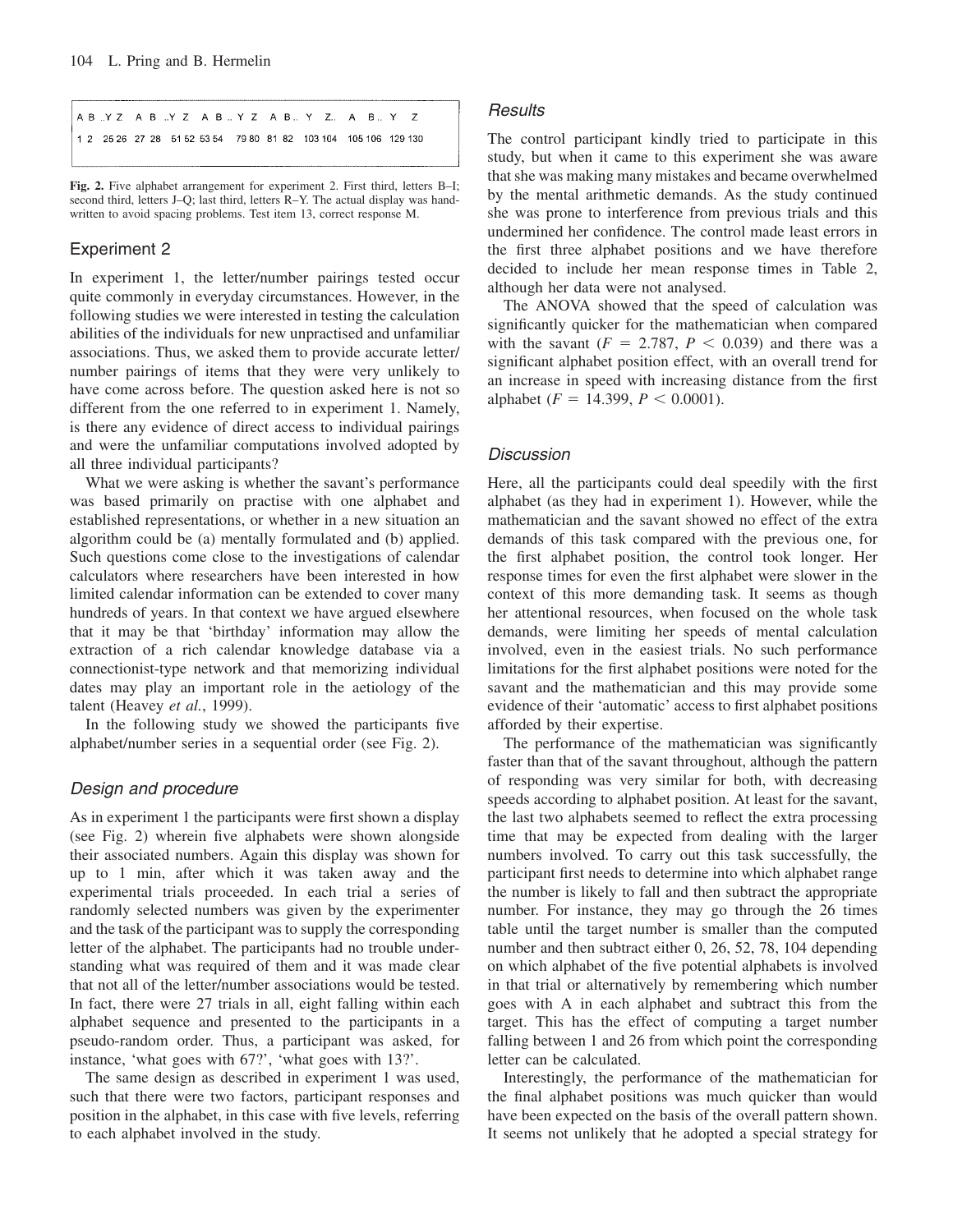| Participant   | First alphabet | Second alphabet | Third alphabet | Fourth alphabet | Fifth alphabet |
|---------------|----------------|-----------------|----------------|-----------------|----------------|
| Savant        | 2.3(1.0)       | 5.0(1.9)        | 6.0(2.1)       | 8.9(2.5)        | 8.4(2.9)       |
| Mathematician | 2.5(1.2)       | 3.9(1.7)        | 5.4(2.7)       | 7.7(4.2)        | 4.3(1.7)       |
| Control       | 5.4(1.4)       | 11.5(9.7)       | 17.8(7.7)      | Not available   | Not available  |

**Table 2.** Mean reaction times (s) and standard deviations across alphabet positions (A–Z, A–Z, A–Z, A–Z, A–Z) obtained by the savant, the mathematician, and the control<sup>a</sup> in experiment 2

a Errors in her calculations meant that the control's data could not be analysed.

the last alphabet in the series and thus for trials in which the numbers went from 106 to 129. He could then speedily subtract 104 and bring down his mean speed when compared with the other alphabet positions. This appreciation of numerical structure leads to a bypassing of some of the steps needed in the calculation process and could be why he was particularly fast in the final alphabetic position. However, it should be remembered that there was no significant interaction between position and participant in this study and thus the increase in speed found in the last alphabet for the mathematician may not be significant.

The savant performance illustrated here makes an explanation of his ability in terms of practise alone hard to sustain. Instead, he could rapidly form new associations between numbers and letters affording an ease in calculation only matched and just surpassed by that of a mathematician.

#### Experiment 3

In experiment 3 we reversed the familiar direction in which alphabetic letters normally occur, such that Z was at the beginning and A was at the end. We asked the participants if they could form new associations between Z and 1, Y and 2, X and 3, and so on until C and 24, B and 25 and A and 26.

In experiment 1, we suggested that the savant's performance was probably based on the generation and application of a rule that defined the structure of the data set and earlier we linked this with the underlying procedure for dealing with the calendar. Thus, in experiment 1 it was established that the savant had recognized the correspondence of two ascending series, that is A–Z and 1–26. In experiment 2 we asked whether he could generate and apply a rule that made use of his alphabet knowledge in conjunction with arithmetical knowledge, that is subtract the target number from 26. The next question was whether the savant could generate and use a rule for which there was no predetermined correspondence between the items to be associated. Some flexibility would be required for this, as the first letter of the alphabet would now have to be linked with the last number of the series.

Thus, we presented a reversed alphabet and asked the participants to supply the appropriate letter.

#### *Design and procedure*

In this experiment we asked all three participants to provide the correct letter of the alphabet (Z–A) that corresponded to

| <b>Table 3.</b> Mean reaction times (s) and standard deviations across alphabet |  |  |  |  |  |  |
|---------------------------------------------------------------------------------|--|--|--|--|--|--|
| positions in the reversed alphabet (Z-A) obtained by the savant, the            |  |  |  |  |  |  |
| mathematician and the control <sup>a</sup> in experiment 3                      |  |  |  |  |  |  |

| Participant   | First third | Second third | Last third  |  |
|---------------|-------------|--------------|-------------|--|
| Savant        | 6.0(2.5)    | 5.4(2.8)     | 6.0(4.0)    |  |
| Mathematician | 3.7(1.0)    | 4.0(1.0)     | 3.0(0.8)    |  |
| Control       | 7.1(6.2)    | 7.7(10.1)    | 4.1 $(9.6)$ |  |

a Errors in her calculations meant that the control's data could not be analysed.

the number  $(1–26)$  (i.e. with the letters in reverse order). As before they were given 1 min to view the correspondence between the letters and numbers that was now being made. After this time the display was taken away and the trials began. There were 24 trials, pseudo-randomly presented and including all pairs except A/26 and Z/1. Performance across the beginning (condition 1), middle (condition 2) and end (condition 3) part of the alphabet was compared.

#### *Results*

The control data are provided for comparison purposes, but unfortunately a number of errors were made in each condition (condition 1: two errors; condition 2: four errors; condition 3: two errors), thus making it impossible to include the control's data in the statistical analysis (Table 3).

Neither the savant nor the mathematician made any errors. The ANOVA of respective times showed that while there was no effect of speed resulting from the position in the alphabet of the target ( $F = 0.572$ , ns), there was a significant speed advantage overall for the mathematician in comparison with the savant  $(F = 29.336, P \le 0.0001)$ . There was no significant interaction ( $F = 0.861$ , ns).

#### *Discussion*

In this experiment, where a backward letter series had to be linked with a forward series of numbers, the mathematician was significantly faster than the savant. However, the savant could manage the task efficiently and without errors. The overall pattern of results for the mathematician and the savant were very similar. The first point to note is that here, as in experiment 1, there were no serial position effects.<sup>1</sup> This result seems to support the interpretation that once the participants had applied the appropriate rule, namely to subtract the number provided from 27, to 'un'-reverse the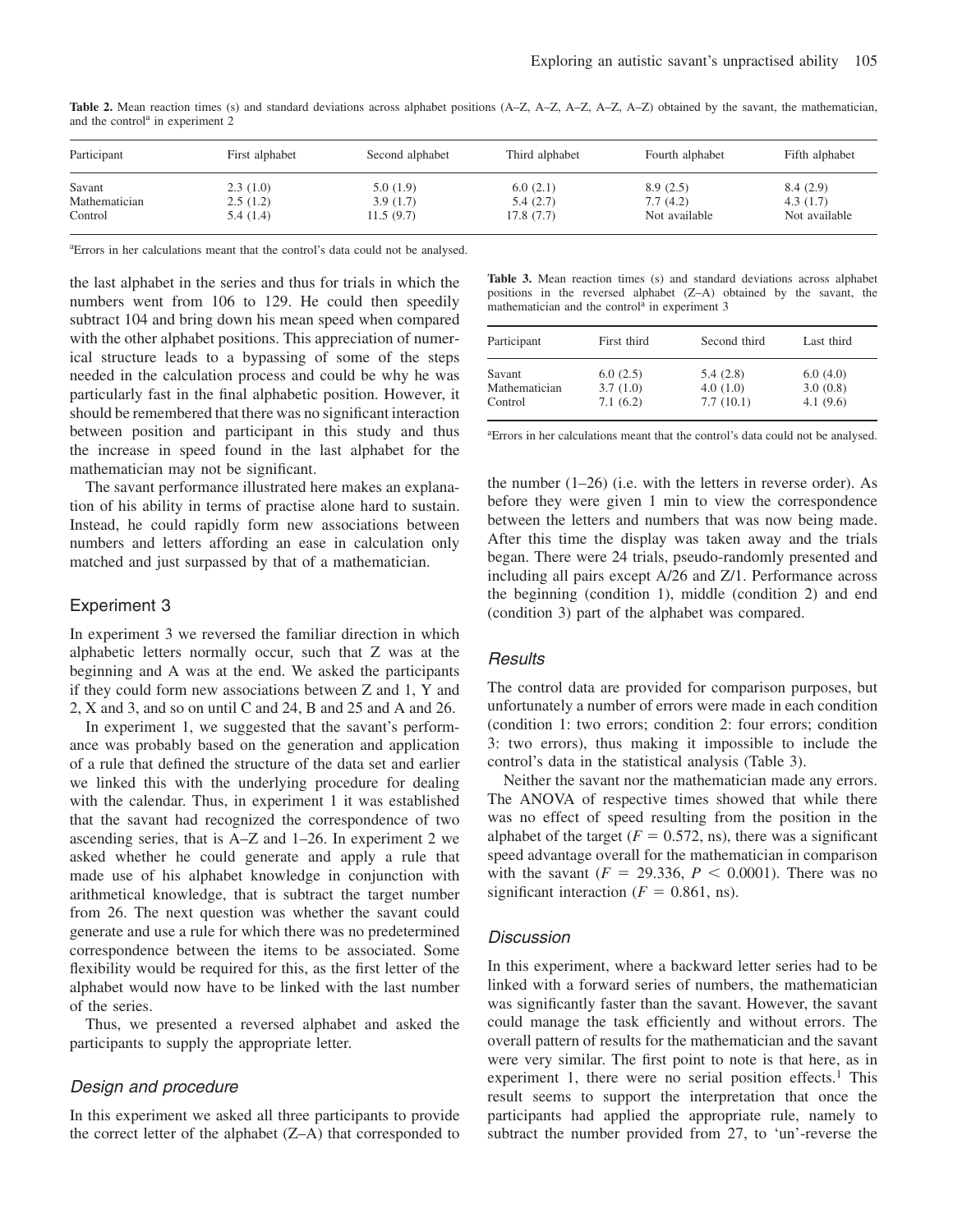

**Fig. 3.** Three alphabet arrangement for experiment 4. The actual display was hand-written to avoid spacing problems.

**Table 4.** Mean reaction times (s) and standard deviations across alphabet positions (Z–A, A–Z, Z–A) obtained by the savant and the mathematician in experiment 4

| Participant   | First alphabet, | Second alphabet, | Third alphabet, |
|---------------|-----------------|------------------|-----------------|
|               | $Z-A$           | $A - Z$          | $Z-A$           |
| Savant        | 10.6(6.9)       | 9.4(3.7)         | 10.8(5.0)       |
| Mathematician | 4.7(1.9)        | 4.9(1.7)         | 6.1(2.0)        |

alphabet, this process would then allow direct access to letter/ number correspondences learnt before the study began. This extra step could account for the slower time of the savant, as seen in Table 3 compared with Table 1.

## Experiment 4

In the final experiment we aimed to set the participants a problem that would require a flexible approach along with substantial memory demands, both in terms of task analysis as well as execution. Thus, while the number series involved was 1–72, this time the first and last alphabet positions were reversed, while the middle one was not (see Fig. 3 for clarification). The control participant was not asked to take part in this experiment.

#### *Design and procedure*

The design and procedure were the same as in previous experiments, with nine trials per alphabet, and the numbers presented in a pseudo-random order.

# *Results*

The results of experiment 4 are given in Table 4.

Neither participant made any errors in this complex mental task. The ANOVA revealed only one significant effect. The responses of the mathematician were significantly faster than those of the savant  $(F = 27.129, P < 0.0001)$ .

#### *Discussion*

It is remarkable how well both participants succeeded in this task, particularly as their performance was error free. They could memorize the order of the transformations as well as producing the appropriate calculations with some facility. Both participants found it relatively easy to remember that the first and last alphabet positions related to 'reversed order' manipulations and that the middle alphabet was in the 'usual order'. Thus, the fact that they made no errors does not only indicate that the calculations required were relatively straightforward, but that simply retaining the structural properties of the three alphabetic series did not cause problems. One way to complete the task successfully would involve the participants repeating the procedure outlined in the discussion of experiment 3, namely to subtract target numbers falling in the range 1–26 from 27 and to subtract target numbers falling in the range 53–72 from 73. Target numbers falling in the range 27–52 could be dealt with by subtracting 26 from them. All of these suggested computations are predicated on the assumption that the aim of the participant is to adjust target numbers so that they fall within the familiar A/1 to Z/26 range. There are of course other alternative solutions based on visualization and other miscellaneous strategies.

The important overall conclusion was that while the mathematician could bring to bear substantial speed advantages, both the savant with an IQ of 90 and the professor of mathematics, applied logical, flexible and mathematical rules to solve the task, with its increased memory load, compared with the previous studies, both rapidly and accurately.

## Summary and conclusions

In spite of the inherent drawbacks with this investigation, both with regard to the data analysis and the single case study approach, the experiments presented here have nevertheless provided a coherent picture. The first startling finding is that in all four experiments, where three of the tasks were unpractised, the savant made no errors at all. The mathematician made very few errors, but all were self-corrected. In contrast, although the control made no errors in linking two well-established consecutive series of items, when the series were extended, or the nature of the relationship between the items was changed, she could no longer cope. The errorfree performance of the savant is indicative of a fast, spontaneous recognition of new rules and relationships. Thus, if we are justified in the conclusion that Peter had not practised tasks 2, 3 and 4 then we have demonstrated that whatever representations have been developed by Peter are flexible enough to be recalibrated for the fast extraction of related information.

The facility and accuracy with which the savant could deal with the letter/number correspondences involved here seem to suggest, at least to us, a remarkable ability to represent such stimuli in memory accurately. Such accuracy may well aid early acquisition of a knowledge base and play a role in all savant talents. Why should they be so accurate? Perhaps it is related to the weak coherence, at least in the perceptual domain, which protects the single internal representations from integration and interference. For example, Mottron and Bellevile (1993, 1995) argue that autistic artists have anomalies in hierarchical organization and this deficit, which gives rise to an equivalent processing status for local as well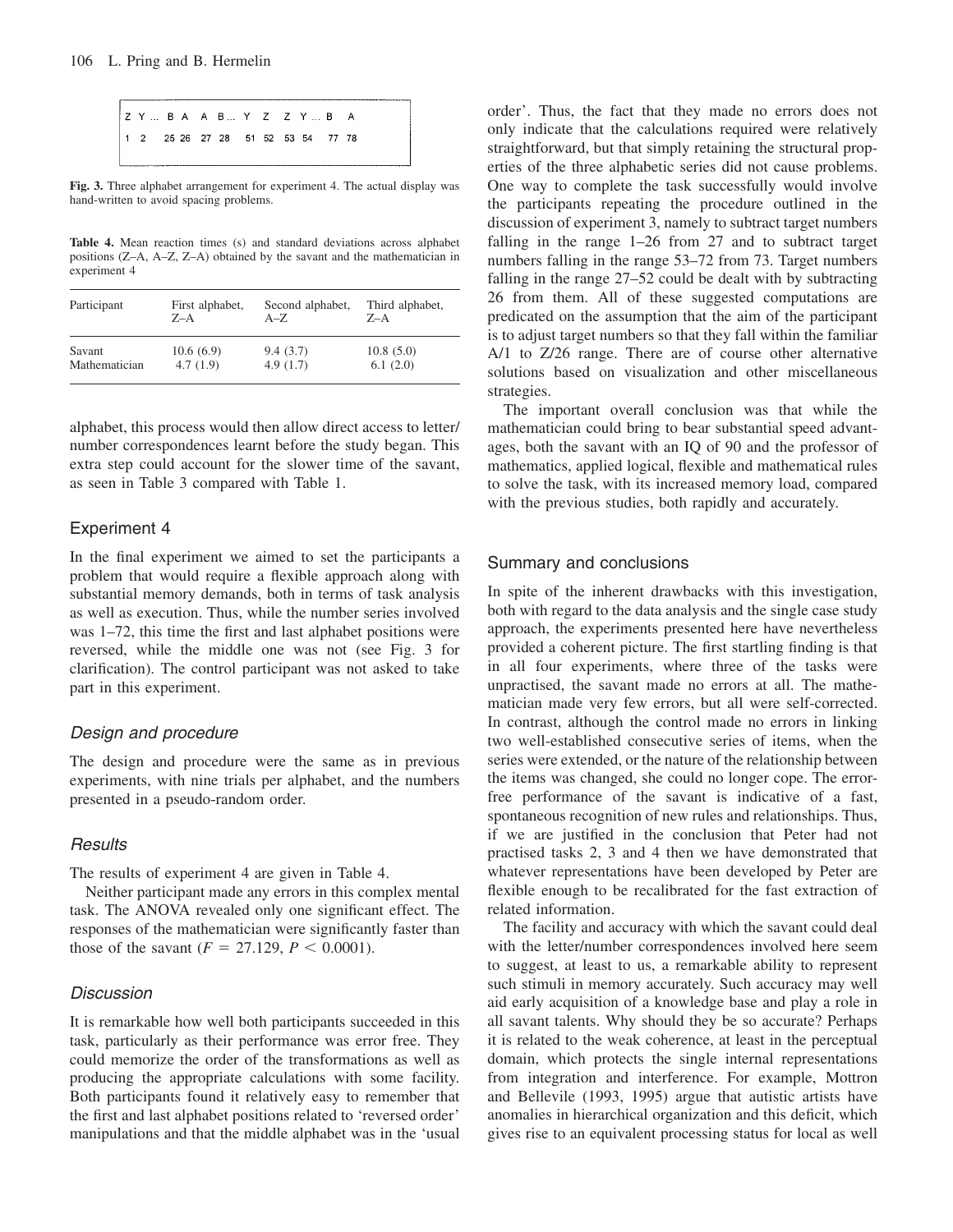as global elements, can explain the accuracy of perspectiverelated memory representations in some savant drawings. The early acquired pieces of knowledge retain their veracity and thus form an excellent basis for evolving complex knowledge structures. Without such veracity it would not be possible to augment a database, as any errors built into a system early would clearly prevent it from functioning adequately.

We have tried to link the specific ability reflected here with an autistic cognitive style that favours retention of uniquely specified representations, and moreover, to be able to use these representations as a basis from which much larger structures evolve and are made operational. From this we conclude that practise may allow speeds to increase and processes to become somewhat automated, but practise alone cannot explain the performance of the savant described here, or indeed the savant phenomenon in general.

It seems unlikely that the different IQ levels of the participants played a crucial role in determining the results obtained. One of the controls can be assumed to have had an intelligence level that would at least have fallen within the average normal range and which would certainly have been higher than Peter's. Yet her performance on the experimental tasks was well below that of the savant. On the other hand, although presumably the mathematician had a much higher than average IQ, his and Peter's facility to deal with the problems was very similar.

In addition, while in experiment 1 the secretary needed more time to deal with the middle part of the presented sequence than with its beginning and end, this was not so for the other two participants. This indicates that similar strategies were used by both these individuals. In another context, results confirming such a conclusion were obtained with normal and savant artists (Pring *et al.*, 1995).

Peter's calendrical skill was far out of reach for the mathematician, yet both these talented individuals adopted new sets of sequential rules with the same ease. It is thus possible that the tendency towards perceiving and retaining single items of information may enable not only savants, but also others with specific talents, to retain, recombine and transform data and re-integrate it in novel contexts.

# Acknowledgements

These studies were based on an observation and data collected by Peter Lee and Alison Manners and we are indebted to them. We are also very grateful to all the participants for their help in this study.

#### **Note**

Although we need to bear in mind the design limitations of the study in terms of the number of trials etc. and the resultant high probability of a type 2 error.

#### **References**

- Binet A. Psychologie des Grandes Calculateurs (et de Doueurs d'Echecs). Paris: Hachette, 1894.
- Birch LL. Baseline differences, attention, and age differences, in time-sharing performance. Journal of Experimental Child Psychology 1978; 25: 505–13.
- Case R. Neo-Piagetian theories of child development. In: Sternberg RJ, Berg CA, editors. Intellectual development. Cambridge: Cambridge University Press, 1992.
- Chase WG, Ericsson KA. Skilled memory. In: Anderson JR, editor. Cognitive skills and their acquisition. Hillsdale: Erlbaum, 1981.
- Csikszentmihalyi M. Fruitless polarities. Behavioural and Brain Sciences 1998; 21: 411.
- Ericsson KA, Chase WG. Exceptional memory. American Scientist 1982; 70: 607–15.
- Ericsson KA, Faivre IA. What's exceptional about exceptional ability? In: Obler LK, Fein D, editors. The exceptional brain. New York: Guildford Press, 1988.
- Ericsson KA, Tesch-Romer C, Krampe RTh. The role of practice and motivation in the acquisition of expert-level performance in real life. In: Howe MJA, editor. Encouraging the development of exceptional abilities and talents. British Psychological Society, 1990.
- Ericsson KA, Krampe C, Tesch-Romer RTh. The role of deliberate practice in the acquisition of expert performance. Psychological Review 1993; 100: 363–406.
- Frith U. Autism: explaining the enigma. Oxford: Blackwell Scientific, 1989.
- Frith U, Happé FGE. Autism: beyond 'theory of mind'. Cognition 1994; 50: 115–32.
- Getzels JW, Csikszentmihalyi M. The creative vision: a longitudinal study of problem finding in art. New York: John Wiley, 1976.
- Happé FGE. Autism: cognitive deficit or cognitive style? Trends in Cognitive Sciences 1999; 3: 216–22.
- Heaton P, Hermelin B, Pring L. Autism and pitch processing: a precursor for savant musical ability? Music Perception 1998; 15: 91–305.
- Heavey L. Memory in calendar calculators. Unpublished PhD thesis. University of London, 1997.
- Heavey L, Pring L, Hermelin B. A date to remember: The nature of memory in savant calendrical calculators. Psychological Medicine 1999; 29: 145–60.

Hermelin B, O'Connor N. Idiot savant calendrical calculators: Rules and regularities. Psychological Medicine 1986; 16: 885–93.

- Hermelin B, O'Connor N, Lee S. Musical inventiveness of five musical idiotsavants. Psychological Medicine 1987; 17: 685–94.
- Horn JL, Hofer SM. Major abilities and development in the adult period. In: Sternberg RJ, Berg CA, editors. Intellectual development. Cambridge: Cambridge University Press, 1992.
- Howe MJA, Davidson JW, Sloboda JA. Innate talents: Reality or myth? Behavioral and Brain Sciences 1998; 21: 399–442.
- Karmiloff-Smith A. Constraints on representational change—Evidence from children's drawings. Cognition 1990; 34: 57–83.
- Miller L. Musical savants: Exceptional skills in the mentally retarded. Hillsdale: Erlbaum, 1989.
- Miller L. Sensitivity to sequential structure in musical savants. American Journal on Mental Retardation 1995; 99: 391–8.
- Mottron L, Belleville S. Study of perceptual analysis in a high level autistic subject with exceptional graphic abilities. Brain and Cognition 1993; 23: 279–309.
- Mottron L, Belleville S. Perspective production in a savant autistic draughtsman. Psychological Medicine 1995; 25: 639–48.
- O'Connor N, Hermelin B. Idiot savant calendrical calculators: Maths or memory? Psychological Medicine 1984; 14: 801–6.
- O'Connor N, Hermelin B. The memory structure of idiot-savant mnemonists. British Journal of Psychology 1989; 80: 97–111.
- O'Connor N, Hermelin B. A specific language ability. American Journal of Mental Ability 1991; 95: 673–80.
- Pring L, Hermelin B. Bottle, tulip and wineglass: semantic and structural picture processing by savant artists. Journal of Child Psychology and Psychiatry 1993; 34: 1365–85.
- Pring L, Hermelin B, Heavey L. Savants, segments, art and autism. Journal of Child Psychology and Psychiatry 1995; 36: 1065–76.
- Ravens JC. Standard progressive matrices. London: Lewis, 1969.
- Rimland B. Savant capabilities of autistic children and their cognitive implications. In: Serban G, editor. Cognitive defects in the development of mental illness. New York: Brunner/Mazel, 1978.